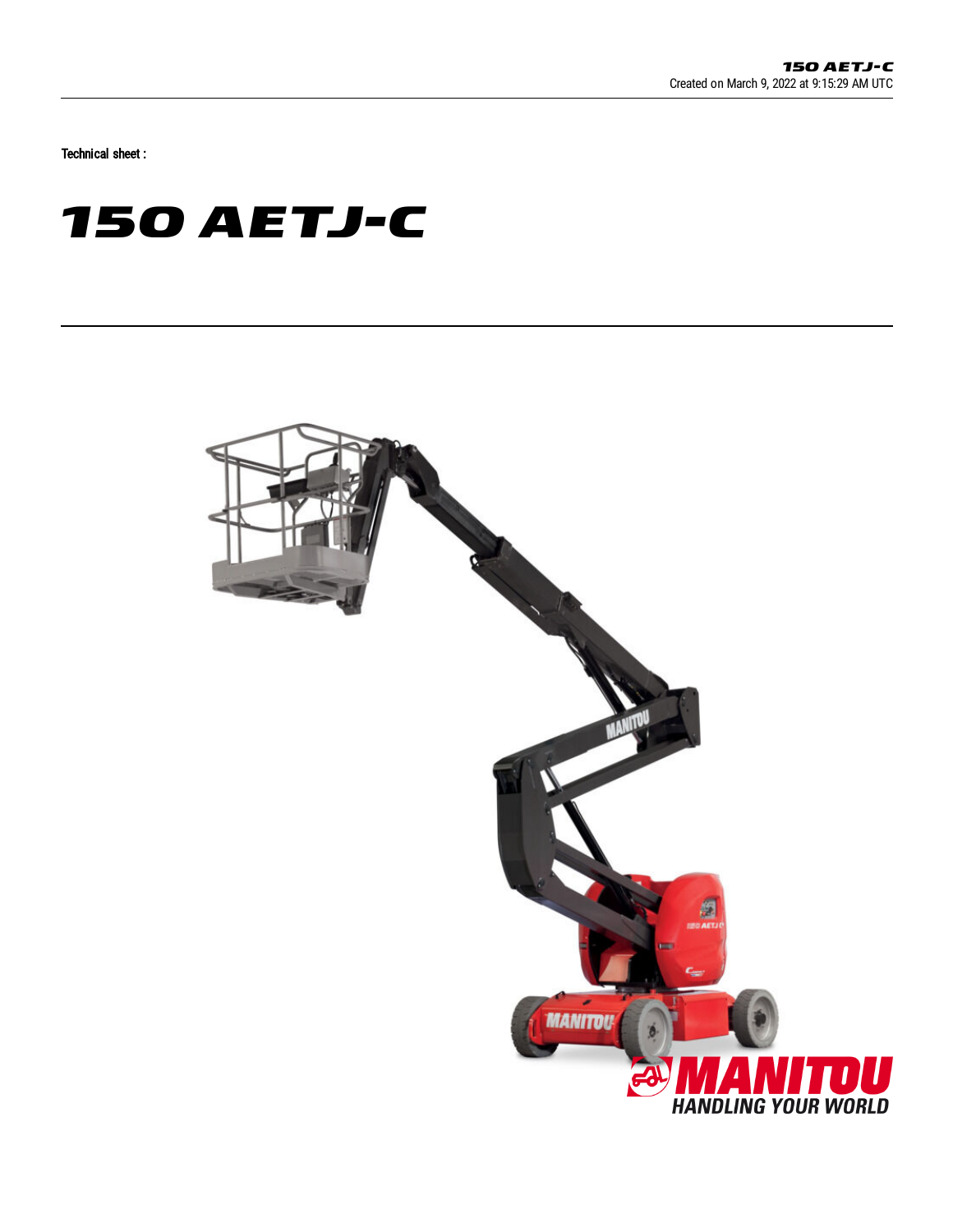| <b>Capacities</b>                        |             | <b>Metric</b>                                              |
|------------------------------------------|-------------|------------------------------------------------------------|
| Working height                           | h21         | 15 <sub>m</sub>                                            |
| Platform height                          | h7          | 13 <sub>m</sub>                                            |
| Max. outreach                            |             | $7.60$ m                                                   |
| Overhang                                 | h31         | 7 <sub>m</sub>                                             |
| Pendular arm rotation (top / bottom)     |             | $+65°/ -6$                                                 |
| Platform capacity                        | $\mathsf Q$ | 200 kg                                                     |
| <b>Turret rotation</b>                   |             | 355°                                                       |
| Platform rotation (right / left)         |             | 66°/59                                                     |
| Number of people (inside / outside)      |             | $2/2$                                                      |
| <b>Weight and dimensions</b>             |             |                                                            |
| Platform weight*                         |             | 6700 kg                                                    |
| Platform dimensions (length x width)     | lp / ep     | $0.92$ m x 1.                                              |
| Overall width                            | b1          | 1.50 <sub>m</sub>                                          |
| Overall length                           | 1           | 6.05 m                                                     |
| Overall height                           | h17         | 1.97 m                                                     |
| Overall length (stowed)                  | 9           | 4.40 m                                                     |
| Overall height (stowed)                  | h18         | $2.08 \text{ m}$                                           |
| Floor height (access)                    | h20         | $0.40 \; m$                                                |
| Jib length                               | 113         | $1.26$ m                                                   |
| Counterweight offset (turret at 90°)     | a7          | $0.12 \text{ m}$                                           |
| Internal turning radius (over tyres)     | b13         | 1.87 m                                                     |
|                                          | Wa3         | 3.96 m                                                     |
| External turning radius                  |             | $0.12 \text{ m}$                                           |
| Tailswing                                |             |                                                            |
| Ground clearance at centre of wheelbase  | m2          | 0.14 m                                                     |
| Wheelbase<br><b>Performances</b>         | y           | 2 <sub>m</sub>                                             |
| Drive speed - stowed                     |             | 5 km/h                                                     |
| Drive speed - raised                     |             | $0.60$ km                                                  |
|                                          |             | 22 %                                                       |
| Gradeability                             |             |                                                            |
| Permissible leveling                     |             | $3\,^{\circ}$                                              |
| Wheels                                   |             |                                                            |
| Tyres type                               |             | Solid non-mark                                             |
| Drive wheels (front / rear)              |             | 0/2                                                        |
| Steering wheels (front / rear)           |             | 2/0                                                        |
| Braking wheels (front / rear)            |             | 0/2                                                        |
| <b>Engine/Battery</b>                    |             |                                                            |
| Electric engine power rating             |             | 2 x 4.50                                                   |
| Electric Pump                            |             | 3.70 kV                                                    |
| Battery / Batteries capacity             |             | 48 V / 240                                                 |
| Integrated charger (V / A)               |             | 48 V / 30                                                  |
| <b>Miscellaneous</b>                     |             |                                                            |
| Number of cycles with STD Battery (HIRD) |             | 46                                                         |
| Ground Pressure                          |             | 13.50 dan/                                                 |
| Hydraulic Pressure                       |             | 210 Ba                                                     |
| Hydraulic tank capacity                  |             | 151                                                        |
| Vibration on hands/arms                  |             | $< 2.50$ m/                                                |
| <b>Standards compliance</b>              |             |                                                            |
| This machine is in compliance with:      |             | European directives: 2006/42/<br>EN280:2013) - 2004/108/EC |
|                                          |             |                                                            |

| <b>Metric</b><br>15 <sub>m</sub> |
|----------------------------------|
| 13 <sub>m</sub>                  |
| 7.60 m                           |
| 7 <sub>m</sub>                   |
| +65 $^{\circ}$ / -65 $^{\circ}$  |
|                                  |
| 200 kg                           |
| 355°                             |
| 66°/59°                          |
| $2/2$                            |
|                                  |
| 6700 kg                          |
| 0.92 m x 1.20 m                  |
| 1.50 <sub>m</sub>                |
| 6.05 <sub>m</sub>                |
| 1.97 <sub>m</sub>                |
| 4.40 m                           |
| 2.08 m                           |
| 0.40 <sub>m</sub>                |
| 1.26 <sub>m</sub>                |
| 0.12 m                           |
| 1.87 <sub>m</sub>                |
| 3.96 m                           |
| 0.12 m                           |
| 0.14 <sub>m</sub>                |
| 2 <sub>m</sub>                   |
|                                  |
| 5 km/h                           |
| $0.60$ km/h                      |
| 22 %                             |
| $3^{\circ}$                      |
| Solid non-marking tires          |
| 0/2                              |
| 2/0                              |
| 0/2                              |
|                                  |
| 2 x 4.50 kW                      |
| 3.70 kW                          |
| 48 V / 240 Ah                    |
| 48 V / 30 A                      |
|                                  |
| 46                               |
| 13.50 dan/cm2                    |
| 210 Bar                          |
| 15 <sub>1</sub>                  |
| $< 2.50$ m/s <sup>2</sup>        |
|                                  |
|                                  |

150 AETJ-C - Created on March 9, 2022 at 9:15:29 AM UTC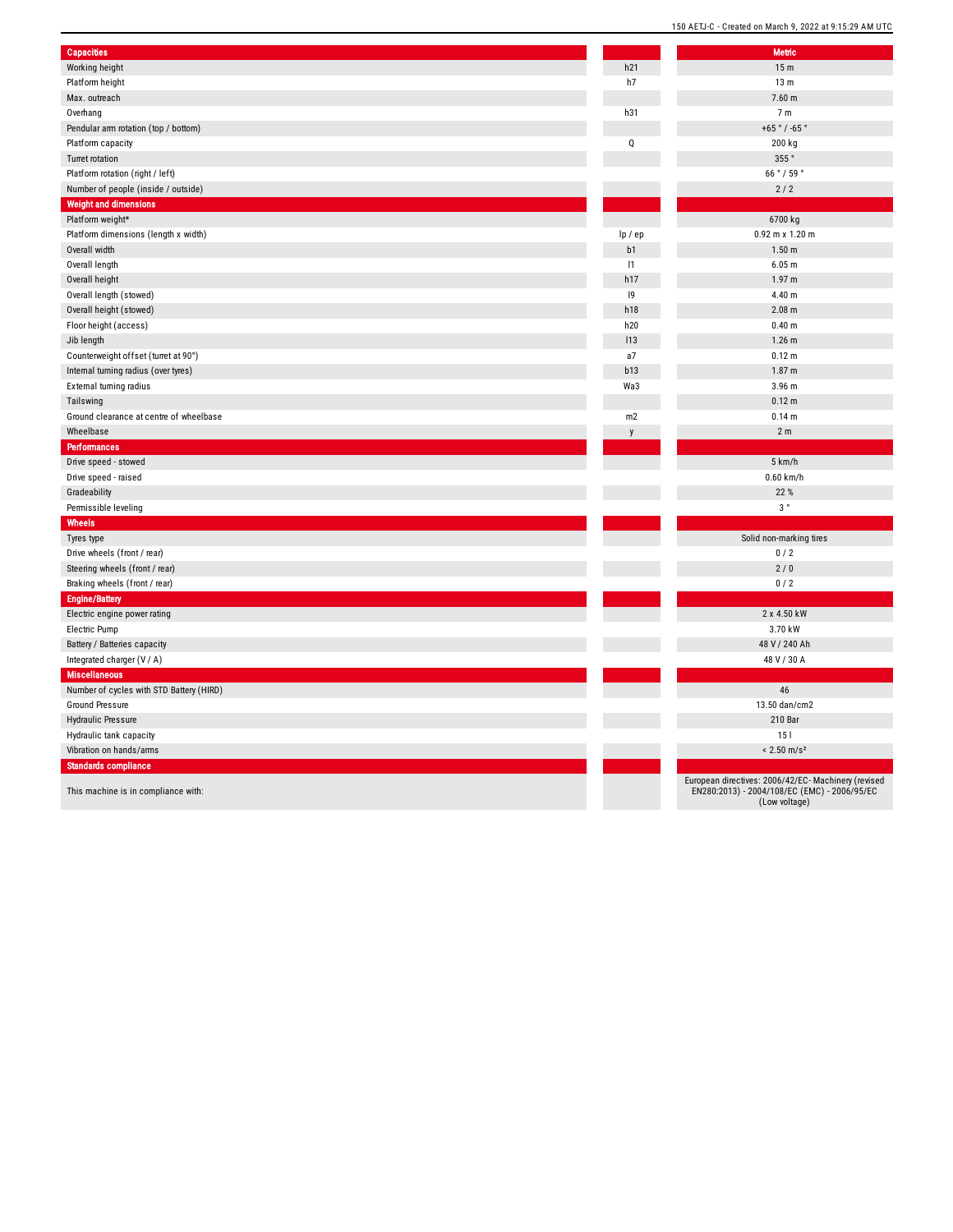#### 150 AETJ-C - Load chart

#### 150 AETJ-C - Created on March 9, 2022 at 9:15:29 AM UTC

#### Load Chart metric

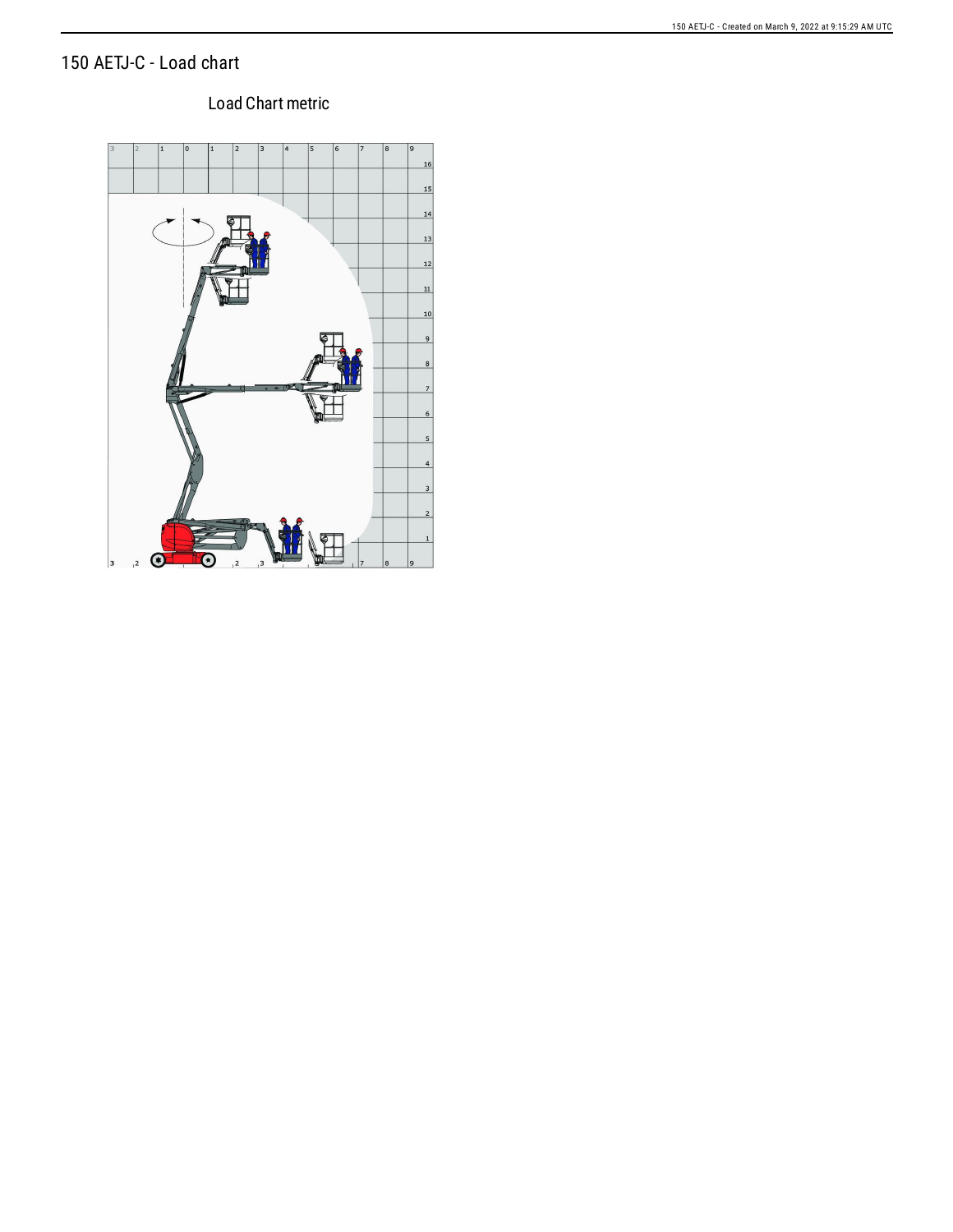## 150 AETJ-C - Dimensional drawing

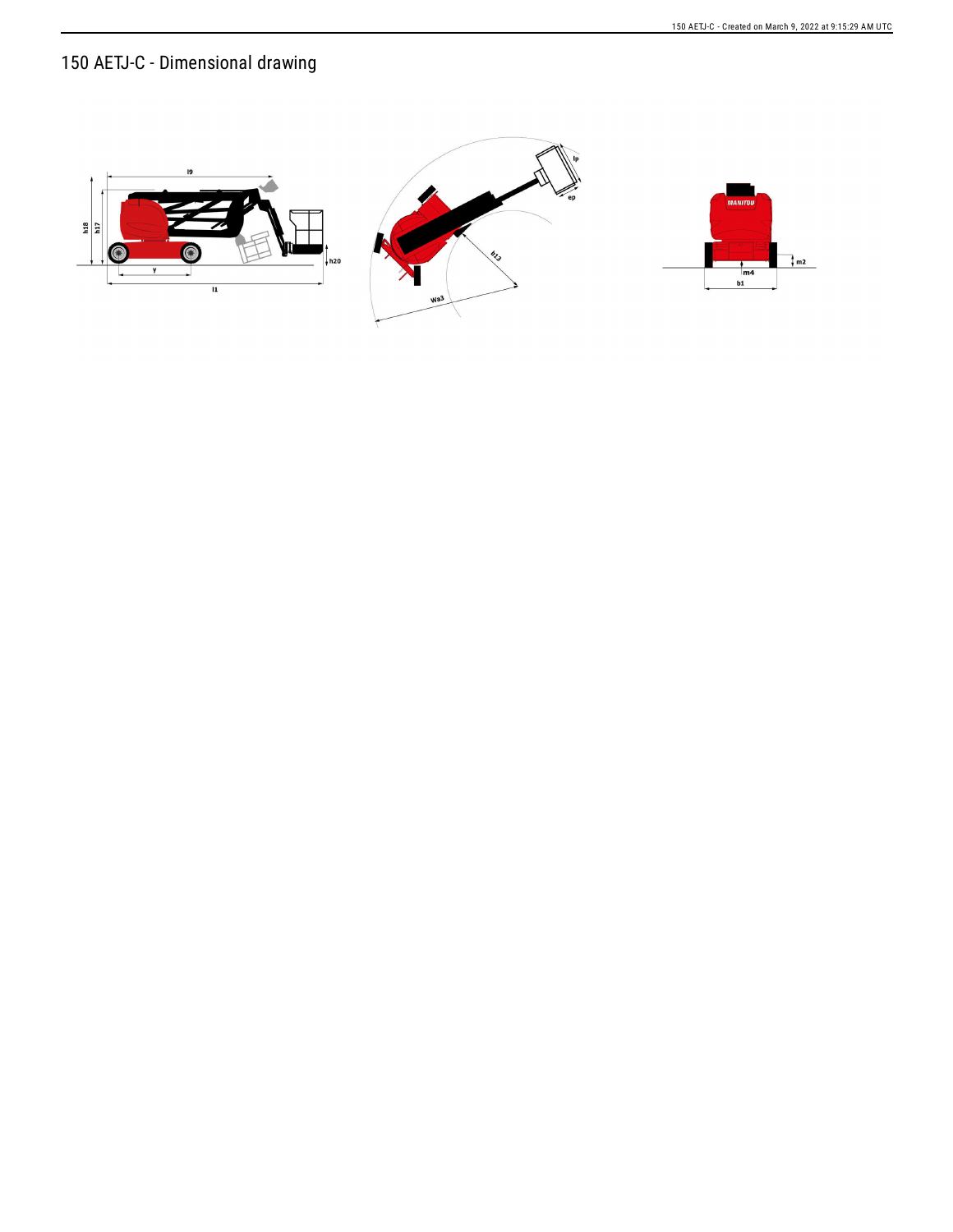### **Equipment**

| ٠   | u |  |
|-----|---|--|
| :11 |   |  |
|     |   |  |

| 230V Predisposition                                                         |
|-----------------------------------------------------------------------------|
| Audible alarm and illuminated indicator lamp (leveling, overload, lowering) |
| Battery charge indicator lamp                                               |
| CAN bus technology                                                          |
| Easy Manager                                                                |
| Emergency stop button in platform and on frame                              |
| Horn in the platform                                                        |
| Hour meter                                                                  |
| Integrated diagnostic assistance                                            |
| Manual emergency lowering                                                   |
| Multi-voltage integrated charger                                            |
| Negative-type braking on rear wheels                                        |
| Non-marking rubber tyres                                                    |
| Pendular arm                                                                |
| Platform with open-work floor                                               |
| Proportional controls                                                       |
| Slinging and securing rings                                                 |
| Tool box in platform                                                        |
| <b>Traction battery</b>                                                     |
| Travel possible at maximum height                                           |

#### **Optional**